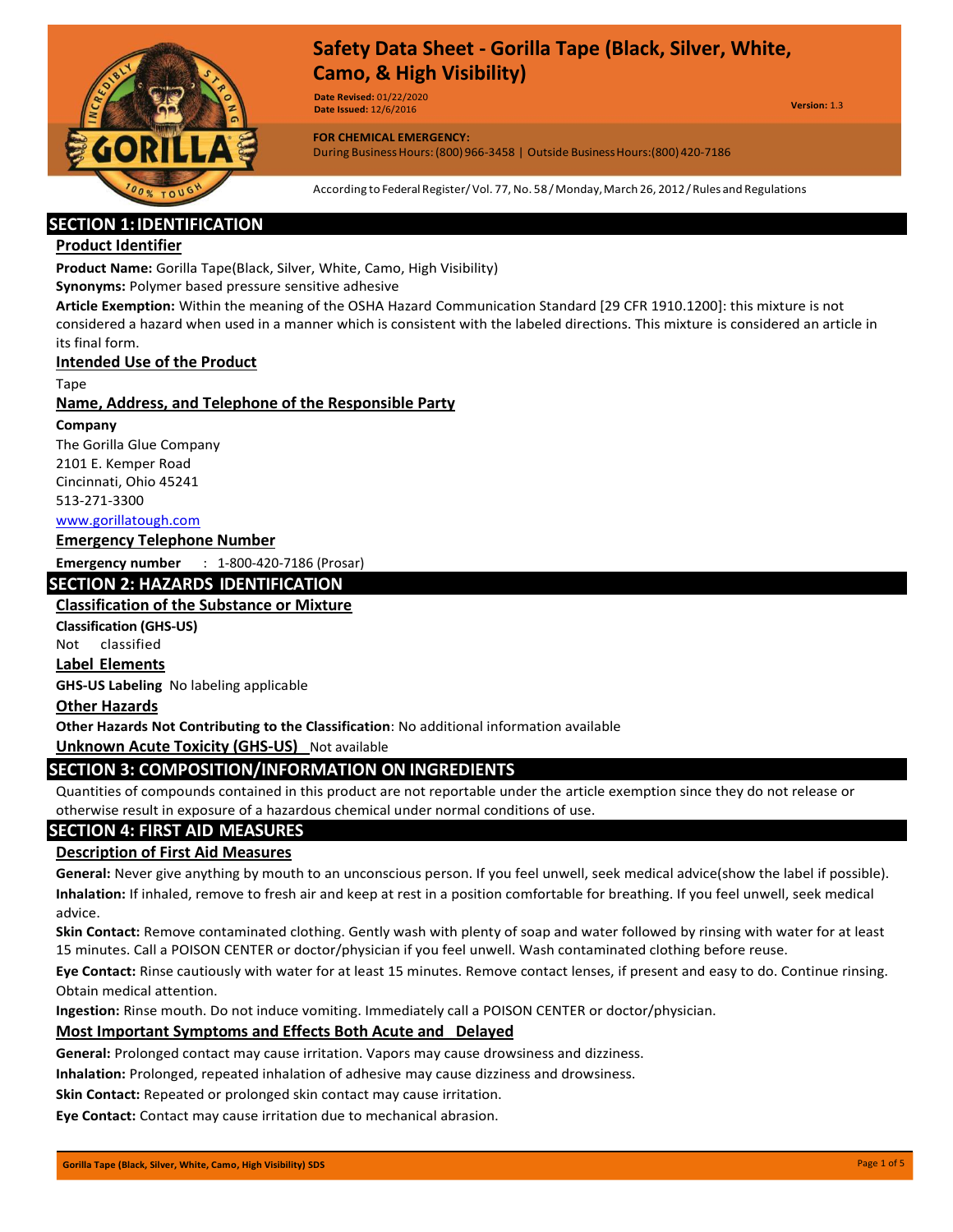

**Date Revised:** 01/22/2020 **Date Issued:** 12/6/2016

**Version:** 1.3

**FOR CHEMICAL EMERGENCY:** During BusinessHours:(800)966-3458 | Outside BusinessHours:(800)420-7186

According to Federal Register/Vol. 77, No. 58/Monday, March 26, 2012/Rules and Regulations

**Ingestion:** Ingestion is likely to be harmful or have adverse effects.

**Chronic Symptoms:** Repeated or prolonged skin contact may cause irritation.

**Indication of Any Immediate Medical Attention and Special Treatment Needed**

If medical advice is needed, have product container or label at hand.

# **SECTION 5: FIRE-FIGHTING MEASURES**

#### **Extinguishing Media**

**Suitable Extinguishing Media:** Use extinguishing media appropriate for surrounding fire.

**Unsuitable Extinguishing Media:** Do not use a heavy water stream. Use of heavy stream of water may spread fire.

#### **Special Hazards Arising From the Substance or Mixture**

**Fire Hazard:** Not flammable.

**Explosion Hazard:** Product is not explosive.

**Reactivity:** None known.

#### **Advice for Firefighters**

**Precautionary Measures Fire:** Exercise caution when fighting any chemical fire.

**Firefighting Instructions:** Do not allow run-off from fire fighting to enter drains or water courses.

**Protection During Firefighting:** Do not enter fire area without proper protective equipment, including respiratory protection.

**Hazardous Combustion Products**: None known.

#### **Reference to Other Sections**

Refer to section 9 for flammability properties.

#### **SECTION 6: ACCIDENTAL RELEASE MEASURES**

### **Personal Precautions, Protective Equipment and Emergency Procedures**

**General Measures:** Do not get in eyes, on skin, or on clothing.

#### **For Non-Emergency Personnel**

**Protective Equipment:** Use appropriate personal protection equipment (PPE).

**Emergency Procedures:** Evacuate unnecessary personnel.

**For Emergency Personnel**

**Protective Equipment:** Equip cleanup crew with proper protection.

**Emergency Procedures:** Keep area ventilated.

#### **Environmental Precautions**

Prevent entry to sewers and public waters.

#### **Methods and Material for Containment and Cleaning Up**

**For Containment:** Absorb and/or contain spill with inert material, then place in suitable container.

**Methods for Cleaning Up:** Dispose of waste safely and in accordance with local, state, and federal regulations.

#### **Reference to Other Sections**

See heading 8, Exposure Controls and Personal Protection. Concerning disposal elimination after cleaning, seeitem 13.

#### **SECTION 7: HANDLING AND STORAGE**

#### **Precautions for Safe Handling**

**Hygiene Measures:** Handle in accordance with good industrial hygiene and safety procedures. Wash hands and other exposed areas with mild soap and water before eating, drinking, or smoking and again when leaving work.

#### **Conditions for Safe Storage, Including Any Incompatibilities**

**Storage Conditions:** Store in a dry, cool and well-ventilated place. Store away from heat.

**Incompatible Materials:** None known.

**Specific End Use(s)** Tape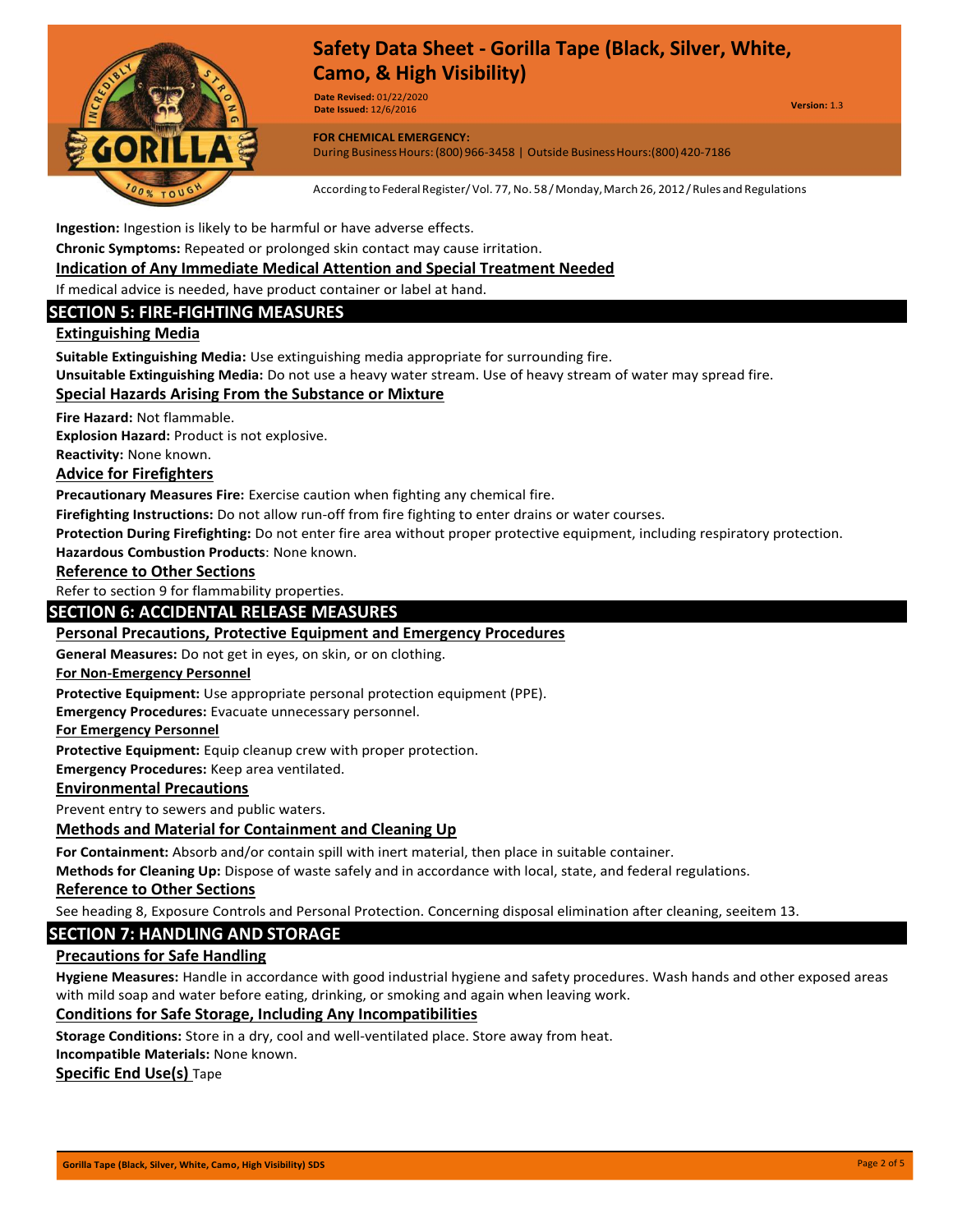

**Date Revised:** 01/22/2020 **Date Issued:** 12/6/2016

**Version:** 1.3

**FOR CHEMICAL EMERGENCY:**

During Business Hours: (800) 966-3458 | Outside Business Hours: (800) 420-7186

According to Federal Register/Vol. 77, No. 58/Monday, March 26, 2012/Rules and Regulations

## **SECTION 8: EXPOSURE CONTROLS/PERSONAL PROTECTION**

**Control Parameters**

Not applicable

# **Exposure Controls**

**Appropriate Engineering Controls:** Emergency eye wash fountains and safety showers should be available in the immediate vicinity of any potential exposure. Provide sufficient ventilation to keep vapors below permissible exposure limit. Ensure all national/local regulations are observed.

**Personal Protective Equipment:** Gloves. Safety glasses.



**Materials for Protective Clothing:** Not available

**Hand Protection:** Chemically resistant gloves are recommended, but not required.

**Eye Protection:** Chemical goggles or safety glasses.

**Skin and Body Protection:** Wear suitable working clothes.

**Respiratory Protection:** Not required for normal conditions of use. Use a NIOSH-approved respirator or self-contained breathing apparatus whenever exposure may exceed established Occupational Exposure Limits.

# **Other Information:** When using, do not eat, drink or smoke.

# **SECTION 9: PHYSICAL AND CHEMICAL PROPERTIES**

**Information on Basic Physical and Chemical Properties**

| <b>Physical State</b>                                    | Solid                                                                 |
|----------------------------------------------------------|-----------------------------------------------------------------------|
| Appearance                                               | Black, Silver, White, Camo, Orange                                    |
| Odor                                                     | Slight                                                                |
| <b>Odor Threshold</b>                                    | Not available                                                         |
| рH                                                       | Not applicable                                                        |
| <b>Evaporation Rate</b>                                  | Not available                                                         |
| <b>Melting Point</b>                                     | Not available                                                         |
| <b>Freezing Point</b>                                    | Not available                                                         |
| <b>Boiling Point</b>                                     | Not available                                                         |
| <b>Flash Point</b>                                       | Not available                                                         |
| <b>Auto-ignition Temperature</b>                         | Not available                                                         |
| <b>Decomposition Temperature</b>                         | Not available                                                         |
| Flammability (solid, gas)                                | Not available                                                         |
| <b>Lower Flammable Limit</b>                             | Not available                                                         |
| <b>Upper Flammable Limit</b>                             | Not available                                                         |
| <b>Vapor Pressure</b>                                    | Not available                                                         |
| <b>Relative Vapor Density at 20 °C</b>                   | Not available                                                         |
| <b>Relative Density</b>                                  | Not available                                                         |
| <b>Specific Gravity</b>                                  | Not available                                                         |
| Solubility                                               | Non-soluble                                                           |
| <b>Partition Coefficient: N-Octanol/Water</b>            | Not available                                                         |
| <b>Viscosity</b>                                         | Not available                                                         |
| <b>Explosion Data - Sensitivity to Mechanical Impact</b> | Not expected to present an explosion hazard due to mechanical impact. |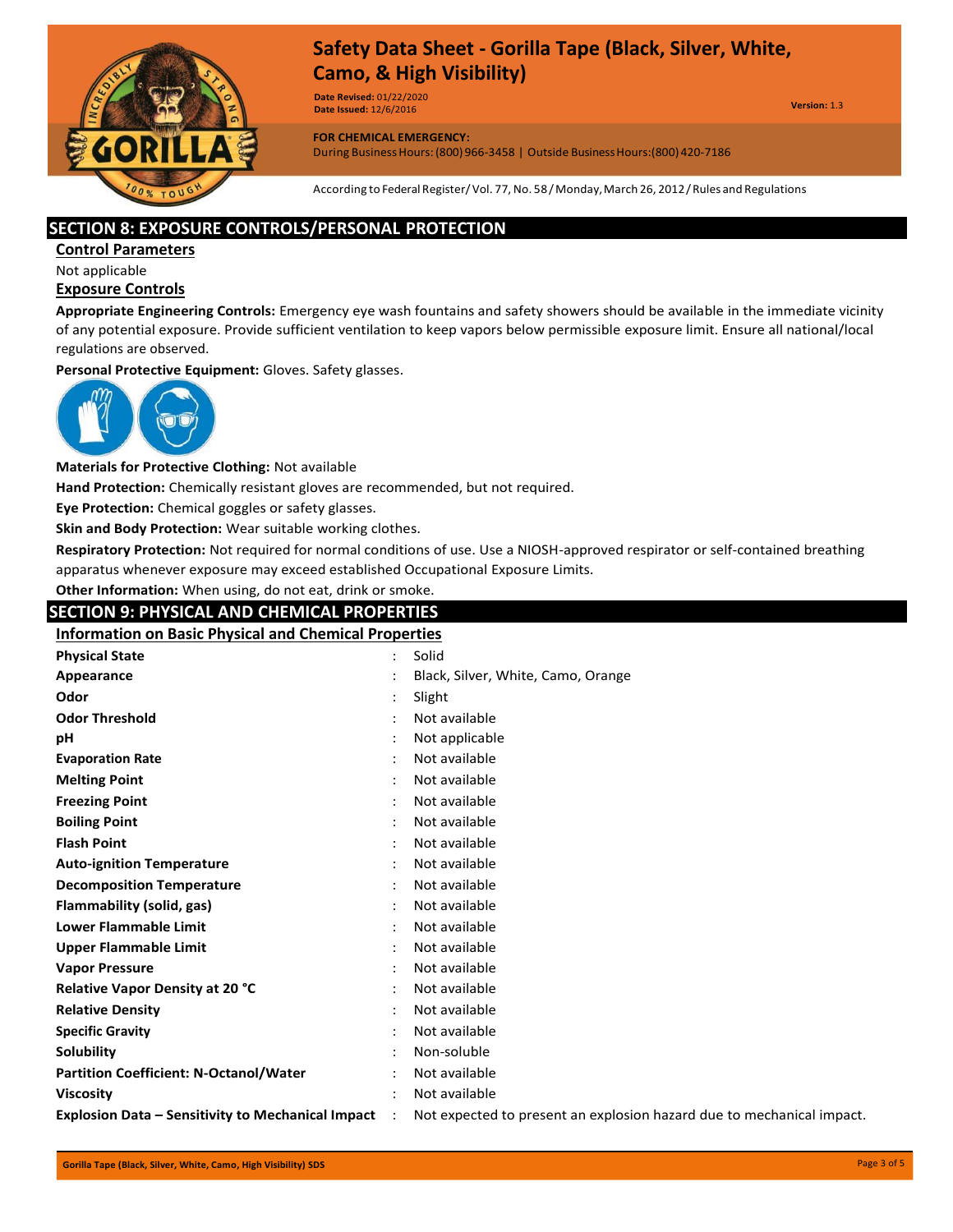

**Date Revised:** 01/22/2020 **Date Issued:** 12/6/2016

**Version:** 1.3

**FOR CHEMICAL EMERGENCY:** During BusinessHours:(800)966-3458 | Outside BusinessHours:(800)420-7186

According to Federal Register/Vol. 77, No. 58/Monday, March 26, 2012/Rules and Regulations

**Explosion Data – Sensitivity to Static Discharge** : Not expected to present an explosion hazard dueto static discharge.

# **SECTION 10: STABILITY ANDREACTIVITY**

**Reactivity:** None known.

**Chemical Stability:** Stableunder recommended handling andstorage conditions(seesection 7).

**Possibility of Hazardous Reactions:** Hazardous polymerizationwillnotoccur.

**Conditions to Avoid:** Direct sunlight. Extremely high or low temperatures.

**Incompatible Materials:** Strong acids, strong bases, strong oxidizers.

Hazardous Decomposition Products: Carbonoxides (CO, CO<sub>2</sub>). Nitrogen compounds. Acrolein. Aldehydes.

# **SECTION 11: TOXICOLOGICAL INFORMATION**

## **Information on Toxicological Effects - Product**

**Acute Toxicity:** Not classified

**LD50 and LC50 Data:** Not available

**Skin Corrosion/Irritation:** Not classified

**pH:** Not applicable

**Serious Eye Damage/Irritation:** Not classified

**pH:** Not applicable

**Respiratory or Skin Sensitization:** Not classified

**Germ Cell Mutagenicity:** Not classified

**Teratogenicity:** Not available

**Carcinogenicity:** Not classified.

**Specific Target Organ Toxicity (Repeated Exposure):** Not classified

**Reproductive Toxicity:** Not classified

**Specific Target Organ Toxicity (Single Exposure):** Not classified

**Aspiration Hazard:** Not classified

**Symptoms/Injuries After Inhalation:** Prolonged, repeated inhalation of adhesive may cause dizziness and drowsiness.

**Symptoms/Injuries After Skin Contact:** Repeated or prolonged skin contact may cause irritation.

**Symptoms/Injuries After Eye Contact:** Contact may cause irritation due to mechanical abrasion.

**Symptoms/Injuries After Ingestion:** Ingestion is likely to be harmful or have adverse effects.

**Chronic Symptoms:** Repeated or prolonged skin contact may cause irritation.

#### **Information on Toxicological Effects - Ingredient(s)**

**LD50 and LC50 Data:** Not applicable

# **SECTION 12: ECOLOGICAL INFORMATION**

**Toxicity** Not classified

**Persistence and Degradability** Not available

**Bioaccumulative Potential** Not available

**Mobility in Soil** Not available

**Other Adverse Effects**

**Other Information:** Avoid release to the environment.

# **SECTION 13: DISPOSAL CONSIDERATIONS**

**Sewage Disposal Recommendations:** Do not dispose of waste into sewer.

**Waste Disposal Recommendations:** Dispose of waste material in accordance with all local, regional, national, provincial, territorial and international regulations.